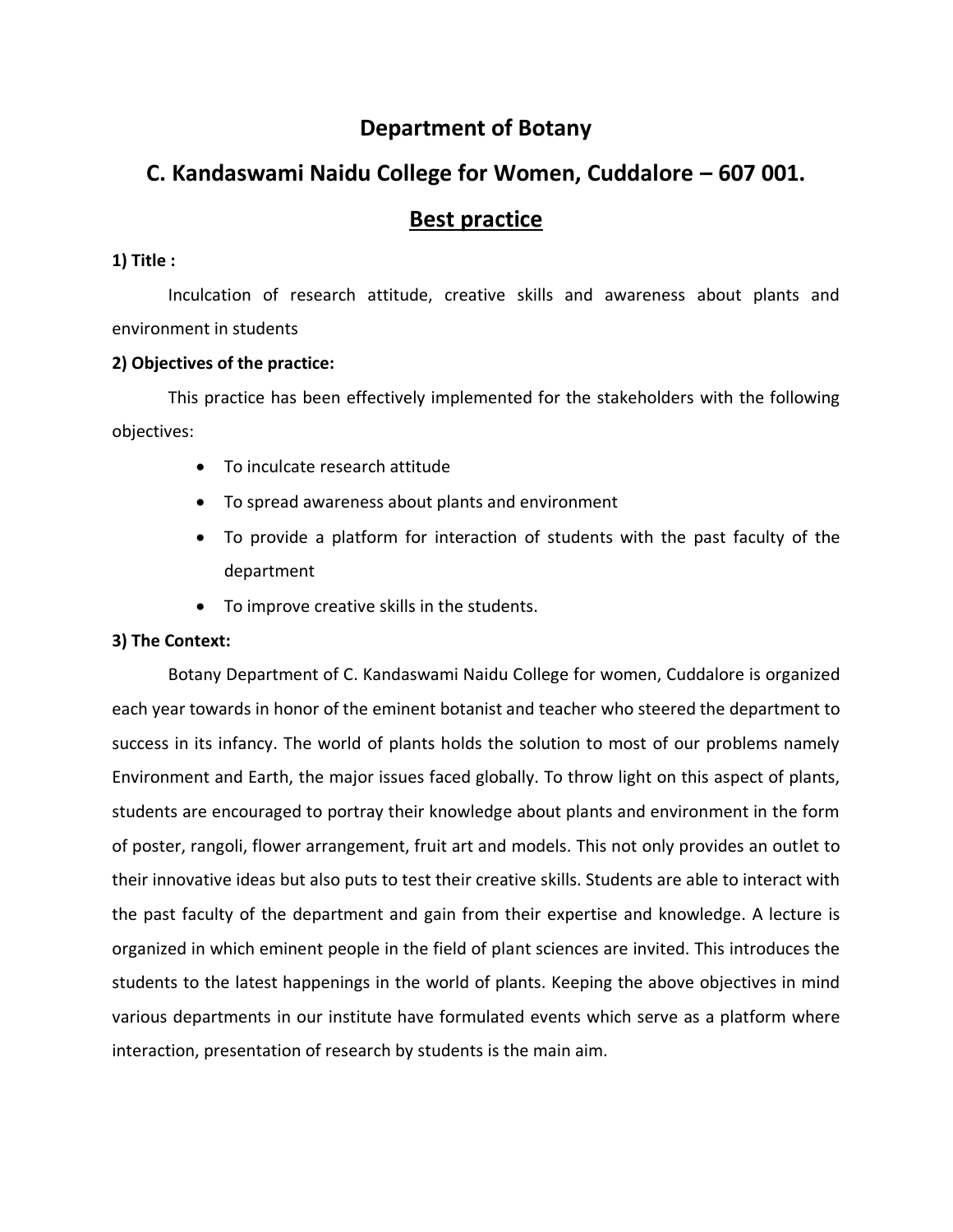## **4) The Practice:**

Department of Botany has an annual event which encourages the students to prepare models, posters on the themes given. Students of the college are invited to present their work related to the theme of the event in the form of Paper, Posters, Models, Rangoli, Flower arrangement or Fruit art. The best presenters, posters, models are awarded which creates a positive competition in the students. Also the students are able to interact amongst the peers which helps widen their perspectives about the topic.

Apart from the academic part, thee events are managed by the B. Sc III students with guidance from their teachers. This event also serves to be platforms for the students to learn management skills.

#### **5) Evidence of Success :**

- Each year the participation of students has shown overwhelming response.
- The feedback from the students is positively encouraging.
- The students have formed a CLUB to spread the popularity of Plant Sciences.

#### **6) Problems Encountered and Resources Required:**

- Financial resources need to be raised for conducting events which at times becomes a shortcoming in the management of events.
- Publicity of the events can be improved by using the power of internet networking.
- Availability of a parallel acoustically well- equipped auditorium would ease the load off the main auditorium.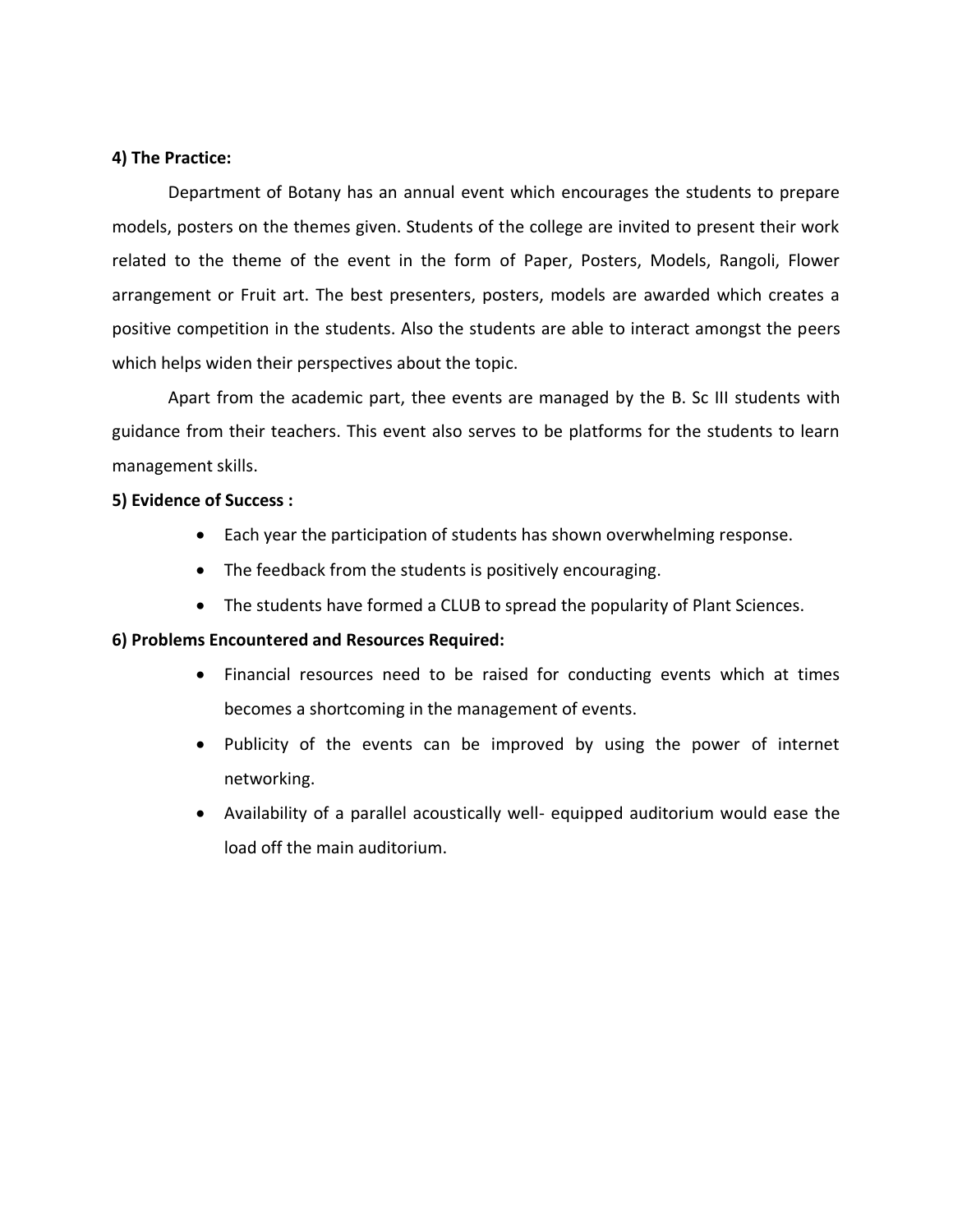# **Best Practice**

## **1.Title:** Vermiculture

## **2. Objective of the practice:**

Objective of the vermiculture practice is to convert organic waste from the college by using Vermicomposting technique into compost, thereby achieving dual outcomes of sustainable waste management and its use as organic compost.

Intended outcomes of vermicomposting practice, produce compost of superior value with very high nutritional value. The vermicompost is not only used inside the campus garden, but is also sold to public at very subsidized rate.

## **3. The Context:**

Garden waste involves a lot of solid waste in the form of dry twigs, leaves, flowers, ripe fruits etc seen everywhere littering the campus. There are a large number of trees in the campus, which gives a good ambience to the college. Moreover the trees provide shade, where the students relax during the break. The students and the workers in the college play a main role in collecting all these debris and transferring them into the vermicompost pit.

There is a dual purpose, one is solid waste management and the other is obtaining high quality compost.

## **4. The Practice:**

Compost pits are formed for the purpose of vermicomposting. The pits are filled with organic waste every day. Each pit has a capacity of 300-400 kgs. The organic waste is mixed with cow dung, which ensures proper mixing and faster decomposition.

It also improves the quality of compost. The composting is done on a phased manner. Once the compost is ready, it is then sealed in bags and containers.

The compost takes only 40 days. Uniqueness of this project lies in the fact that it has a potential for skill development and employment generation besides solid waste utilization in the form of nutrient rich compost.

The raw material is easily available inside the college campus and training can be easily imparted. It can be done in variety of places ranging from villages to metros.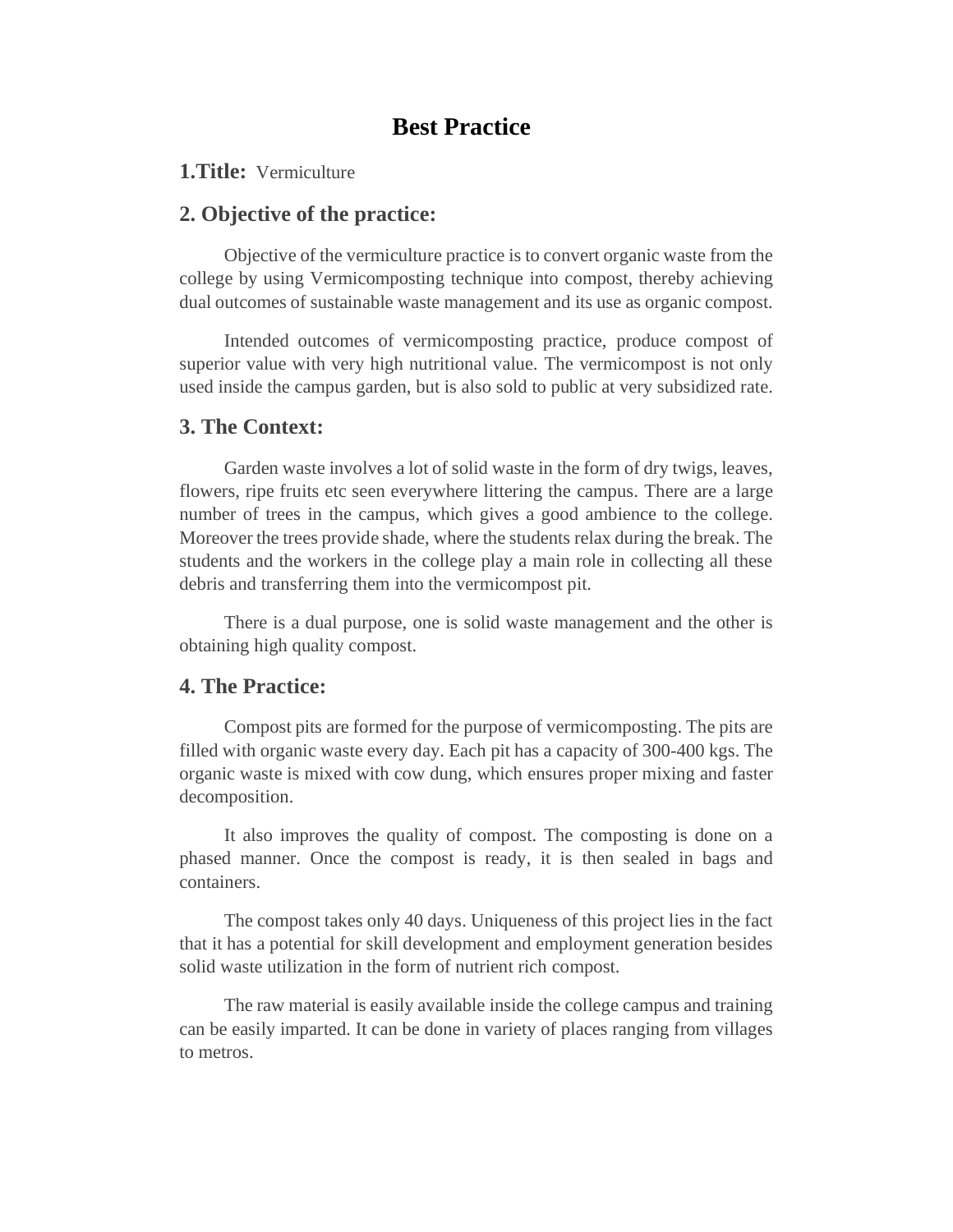The setup cost is minimal and the return on investment is good. Vermicomposting requires no energy or electricity input unlike production of synthetic fertilizers which is an energy intensive process.

Most of the energy is derived from fossil fuel based sources in order to produce synthetic fertilizers.

Vermicompost contains plant hormones like auxin and gibberellins and enzymes which are believed to stimulate plant growth and discourage plant pathogens.

Thus, Vermicompost result into good plant yield. Adding Vermicompost enriches soil by adding essential plant nutrients like nitrogen, phosphorus and potassium, improve crop yields, and reduce chances of plant diseases.

## **5. Evidence of Success:**

We are converting 50-60% of waste into compost. The compost is of good quality. The compost is used in garden for enriching the soil.

This has eliminated the need for chemical fertilizers for the same. Surplus compost is also marketed as green compost. It provides the revenue to the department and organic compost to the end users.

We also provide skill training to students from other departments, who wish to learn this skill of vermicomposting. This enhances their job potential and provides a sustainable source of income to them.

We also encourage other department students to visit our vermiculture pit and learn about practices of vermiculture. Active involvement of students, enhance their waste management skills and inculcate green habits in them.

Our initiative has extended over a period of time and is greatly accepted by students and other staff members too, who show interest in buying vermicompost for their gardens.

Instead of reading from text books prescribed in the syllabus, the students get real hands on training and they get a chance to visualize the process of waste getting converted to compost.

The students, who are involved in the process, show a lot of interest in applying the same to their garden plants and seeing the results in the growth and yield of plants.